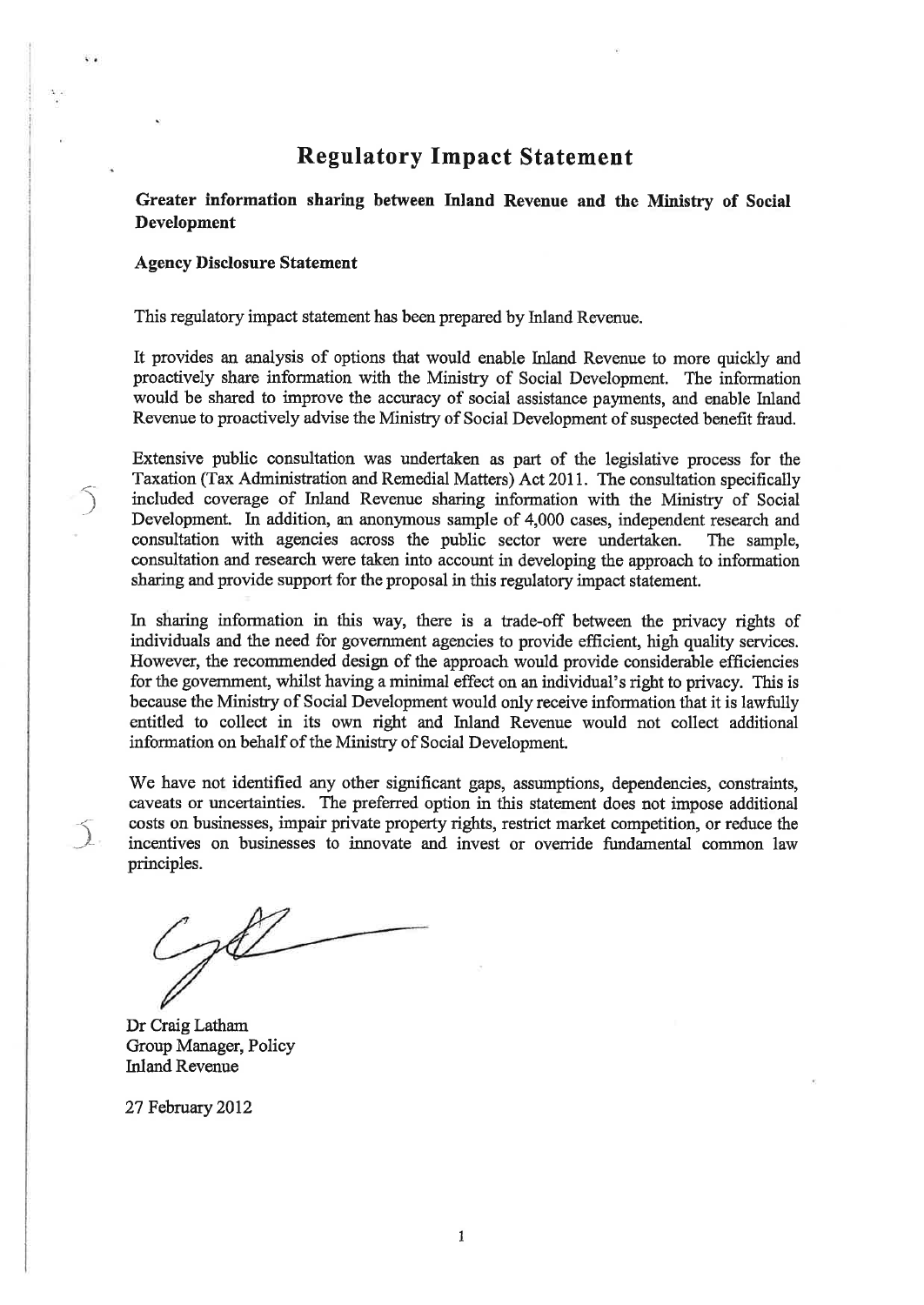#### STATUS QUO AND PROBLEM DEFINITION

1. One of the main policy objectives underlying the Government's Making Tax Easier discussion document, released in July 2010, was to bring about efficiencies across government agencies that interact with the tax system. A key part of this is to enable greater sharing of information across govemment agencies. The ability to share information is subject to the limitations set by privacy and secrecy laws.

2. The social assistance system relies on accurate information to ensure that recipients receive the correct benefits. Recipients of benefits are required to report any changes in their income, and their benefit entitlements are adjusted accordingly. ln practice, people tend to report their wages after they receive them. This means that there may be a time lag from when wages are received to when the benefit is reduced, which may result in a benefit overpayment. Accurate information also means that benefit fraud can be detected and prevented.

3. In the last financial year, there were \$217 million in overpayments, \$22 million of which was fraud. In addition, Inland Revenue and the Ministry of Social Development completed an anonymous sarnple of 4000 cases. The data sampling exercise showed that information that Inland Revenue holds would be of use to the Ministry of Social Development to better manage benefit entitlements, increase compliance (and reduce fraud), reduce overpayments (and their value) and assist in the recovery of Crown debt. For example, there were a number of people in the sample who had current overpayments with the Ministry of Social Development and were not making repayments, but were receiving income at a level that would require debt repayment.

4, Inland Revenue currently shares information with the Ministry of Social Development via the information matching provisions in section  $81(4)$  of the Tax Administration Act. These agreements are expensive and cumbersome to develop and operate. The data matches take a considerable time and the shared data may be out of date by the time the information is received. Also, the Ministry of Social Development is required to initiate the data match, which means that Inland Revenue is unable to proactively share personal information to assist in the detection of fraud and deter fraudulent behaviours.

5. This regulatory impact statement addresses the problem of how hland Revenue may more quickly and proactively share information with the Ministry of Social Development in order to improve the accuracy of social assistance payments, and enable Inland Revenue to proactively advise the Ministry of Social Development of suspected benefit fraud.

6. The information to be shared would be limited to beneficiaries and those with benefit debt known to Inland Revenue. It would consist of:

income details;

'â

- family details;
- personal details;
- parental income for those under the age of 24 applying for a student allowance; and
- information Inland Revenue has regarding suspected cases of benefit fraud.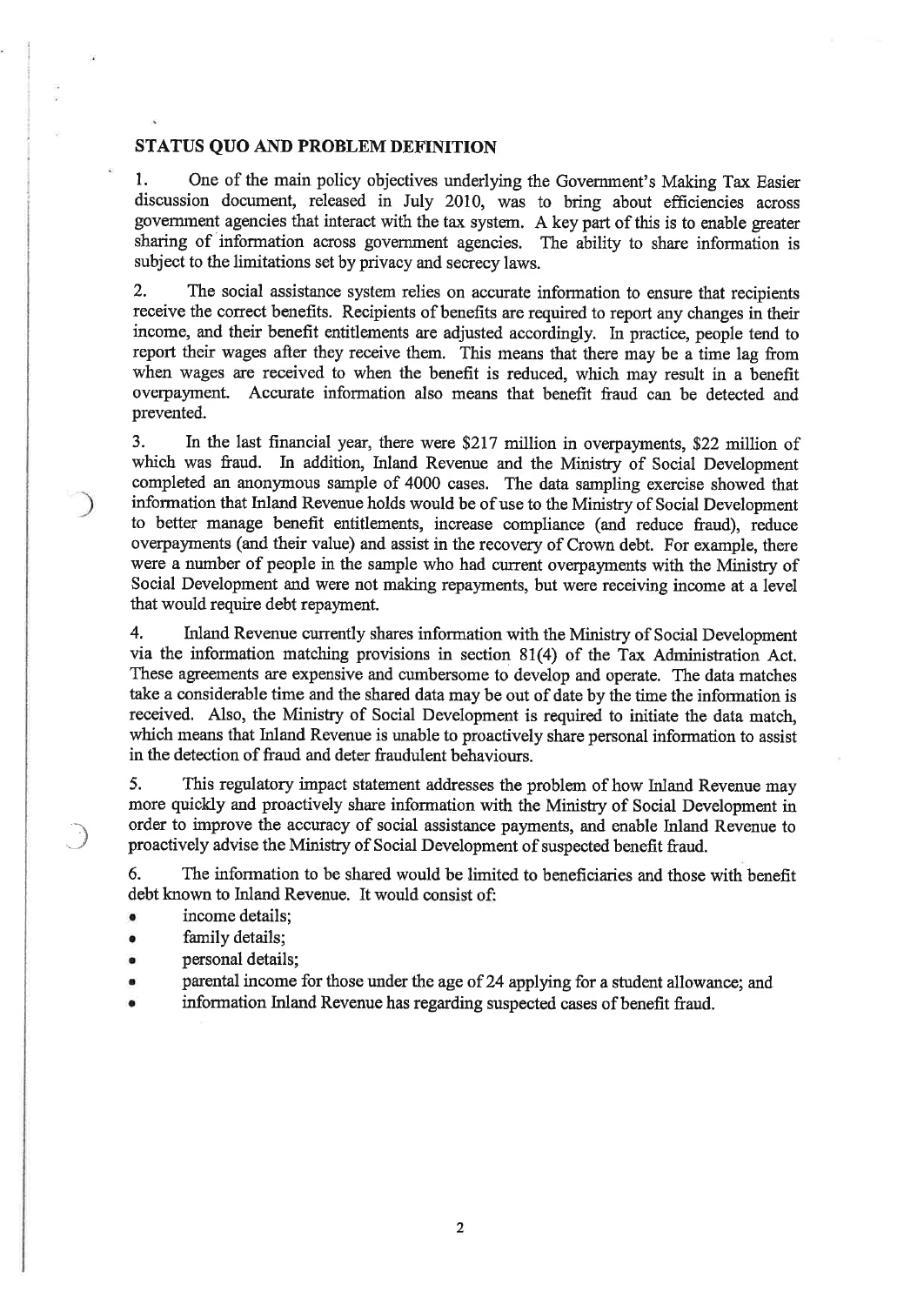#### **OBJECTIVE**

7. The objective is to provide faster and proactive information sharing from Inland Revenue to the Ministry of Social Development in order to:

- . improve the accuracy and timeliness of social assistance payments and adjustrnents, and therefore lower debt levels (as beneficiaries with over or under-payments would be identified earlier); and
- allow for the proactive sharing of information to increase the detection and prevention ofbenefit fraud.

# REGULATORY IMPACT ANALYSIS

8. Inland Revenue has identified three possible options to meet the objectives:

**Option 1:** Use the new information sharing framework in section 81BA of the Tax Administration Act.

**Option 2:** Use the information matching provisions in section  $81(4)$  of the Tax Administration Act.

Option 3: Wait for information sharing amendments to be made to the Privacy Act 1993.

# Option 1: Use the new information sharing framework in section 81BA of the Tax **Administration Act**

9. Under Option l, an Order in Council under section 81BA of the Tax Administration Act would be made to enable Inland Revenue to proactively communicate information to the Ministry of Social Development.

10. The recently enacted Taxation (Tax Administration and Rernedial Matters) Act <sup>2011</sup> includes a new information sharing framework to facilitate Inland Revenue sharing information with another Government agency. Under the framework, sharing information requires legislative approval by an Order in Council, and is limited to information that the agency already has the legal authority to collect.

11. The advantages of using this new information sharing framework are the proactive nature of the sharing, flexibility, speed and accuracy. Inland Revenue is able to proactively provide information to the Ministry of Social Development without the need for the Ministy to first initiate a request for a data match.

)

 $\big)$ 

12. Under this option, the impact on privacy is minimised since the Ministry of Social Development would only receive information that it is lawfully entitled to collect in its own right. Also, Inland Revenue would not collect additional information on behalf of the Ministry of Social Development.

13. Under the proposed arrangement, people providing information to hland Revenue would be notified that their information may be shared with the Ministry of Social Development. The Ministry of Social Development would also advise its clients that it can source tax information from Inland Revenue.

14. Option 1 is the preferred option, as officials consider that it provides the greatest opportunity for improvements to government efficiency and the integrity of the tax and benefit systems, while also offering safeguards to protect individuals' privacy rights.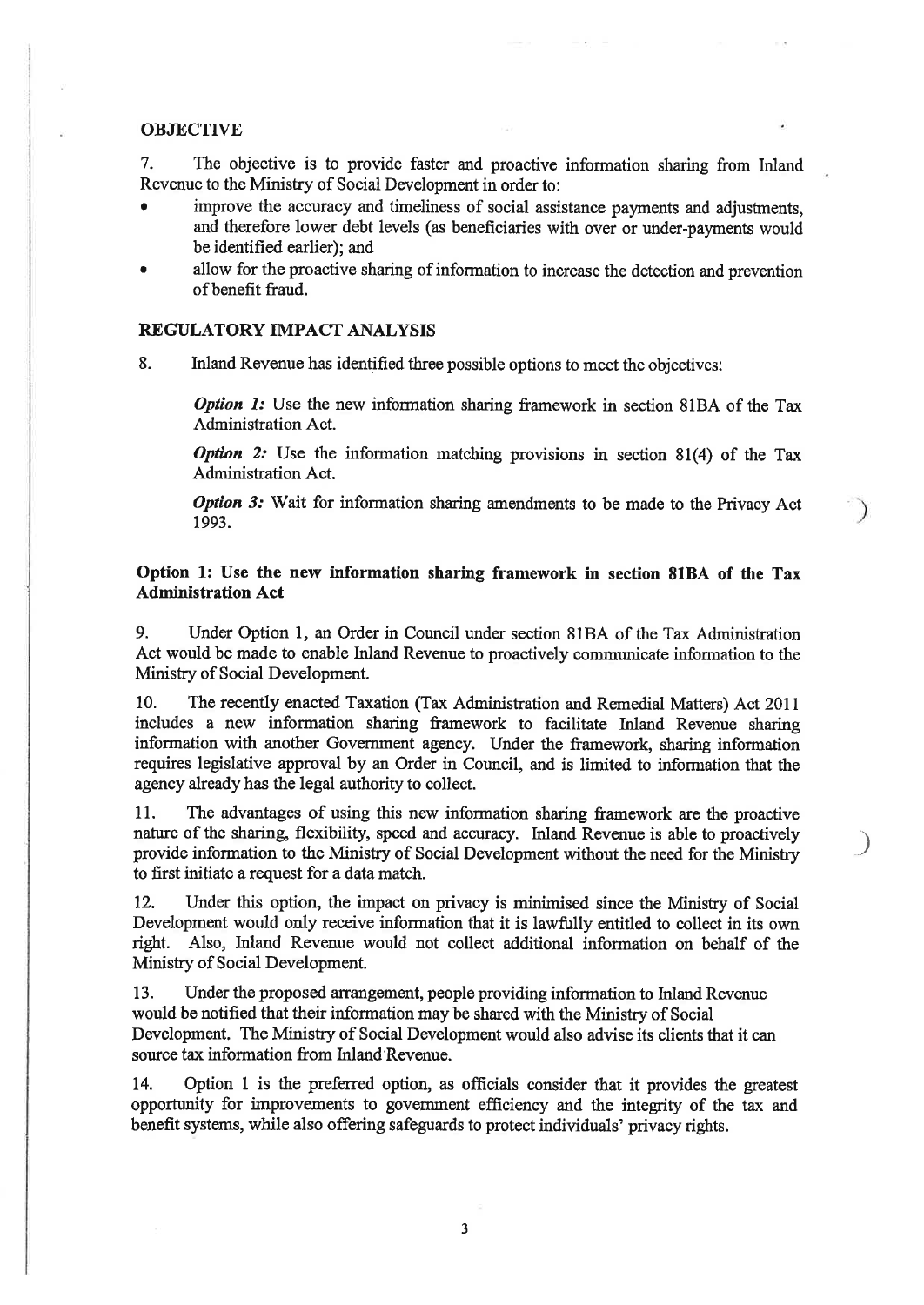# Oþtion 2: Use the information matching provisions in section 81(4) of the Tax Admínistration Act

15. Under option 2, information matching would be used. Information matching, however, is ill-suited to proactive, timely information sharing between agencies.

16. This is because information matching is designed to identify errors rather than to identify and correct inaccurate benefit payments in a timely way.

17. Further, because information matching requires the Ministy of Social Development to initiate the request, the Ministry must be first aware that the information is required. In a number of cases (as the statistical match highlighted), it is the information that Inland Revenue holds that provides the Ministry of Social Development with that initiat awareness.

18. Information matching is also slow and expensive, taking 12 to 18 months to implement.

19. As a result, option 2 does not provide the desired efficiency improvements and is not recommended.

## ) Option 3: Wait for the Information sharing amendments to the Privacy Act

20. The Privacy (Infonnation Sharing) Bill 2011 is an omnibus bill that amends the Privacy Act and the Tax Administration Act. This bill was introduced in August 2011, but at the time of writing has not had its first reading.

21. As option 3 relies on the bill receiving Royal assent, there is potential for considerable delay.

22. Officials therefore do not recommend this option.

### **CONSULTATION**

ì r 23. Public consultation on the concept of greater information sharing between govemment agencies, and specifically Inland Revenue sharing its data with a range of govenrment agencies, was previously undertaken as part of the legislative process for the Taxation (Tax Administration and Remedial Matters) Act 2011.

24. <sup>A</sup>discussion document sought submissions on the proposal of Inland Revenue sharing data with the Ministry of Social Development, An online public forum was established for the public to discuss options and vote on proposals. The majority of submitters were in favour of the proposal. Submitters commented that it could increase efficiency and eliminate the need for individuals to provide complex and duplicated infonnation to multiple agencies. Business NZ commented that feedback from their members:

"consistently tells us that they view various government departments as 'the Government', so any sharing of information for government purposes is often assumed to take place anyway."

25, <sup>A</sup>number of submitters saw merit in greater sharing between government agencies but also felt that, in order to protect individual privacy rights, sharing should occur only with the informed consent of the individuals involved. ln response to this, Inland Revenue and the Ministry of Social Development will ensure that the proposed information sharing is well publicised and those applying for benefits are made aware of the proposed information sharing.

26. Some submitters also wanted to ensure that only relevant information is shared. The requirements of the Order in Council (and related Memorandum of Understanding) under

4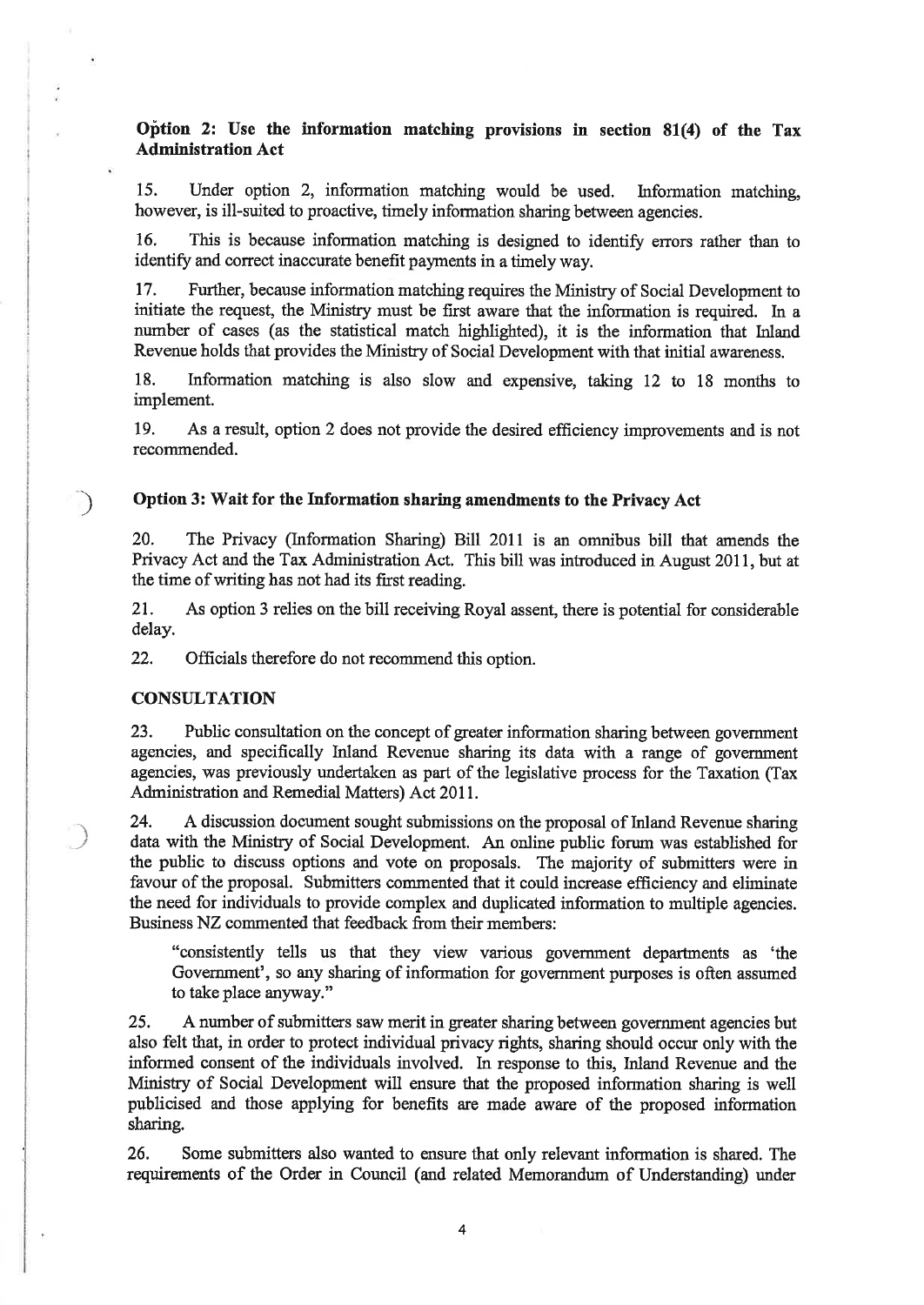Option 1 would ensure that the information shared is relevant to the purpose of information sharing.

27. Qualitative research has been undertaken by Victoria University of Wetlington on public attitudes to sharing personal information in the course of online public service provision.<sup>1</sup> In general, research participants had a benign view of public sector information sharing intentions and practices. There is a high level of trust in the New Zealand Government sector, and a perception that the Government is working in the best interests of its residents. In general, participants were "privacy pragmatists", that is, they were prepared to provide personal information in return for enhanced public service provision, or other personal or collective benefits. However, they were not unconcerned about their privacy, and clearly pointed to the need for public service agencies to "play privacy by the rules".

28. Inland Revenue has also commissioned independent research<sup>2</sup> to investigate the impact of a range of changes on the integrity of the tax system. The research focused on changes such as: developing an all-of-government approach and providing joined up services; changes to ICT (Information and Communications Technology) and how these might deliver govemment services; and increased information sharing as proposed by the Privacy Act amendments. This research concluded:

"As a general rule the public sees potential changes as a positive method of enhancing the way in which Inland Revenue operates in its role of collecting taxes and distributing benefits within the scope of its current role. It will provide a means of improving the status quo. In so doing this will improve the integrity of the tax system."

29. The independent research and public consultation indicate that there is little risk of the proposed Order in Council having a detrimental influence on the integrity of the tax system or voluntary compliance rates. In general, submitters to the public consultation were in favour of the proposal, and noted that it could increase efficiency and eliminate the need for individuals to provide complex and duplicated information to multiple agencies.

30. Consultation within the public sector has also been undertaken. Officials have consulted with the Office of the Privacy Commissioner, Ministry of Justice and Treasury. The Office of the Privacy Commissioner supported the aims of increasing the speed, accuracy and administrative efficiency of information exchanges from Inland Revenue to the Ministry of Social Development. The Office of the Privacy Commissioner is broadly comfortable with the proposed information sharing between Inland Revenue and the Ministry of Social Development. The Officer of the Privacy Commissioner agrees that the initiative would improve the efficiency of an important public service, and should produce significant public benefits.

)

 $\rightarrow$ 

31. During consultation, the Office of the Privacy Commissioner raised concems regarding limiting the amount of information shared so that only relevant information is shared. This will be resolved through the addition of schedules to that effect within the Memorandum of Understanding between Inland Revenue and the Ministry of Social Development. The Office of the Privacy Commissioner raised two further operational issues which the agencies are working through - undertaking an assessment of privacy risks across the entire process, and developing a monitoring and reporting framework. The framework and the outcome of the risk assessment will also be incorporated into the Mernorandum of Understanding.

 $^1$  Lips, Eppel, Cunningham & Hopkins-Burns, Public attitudes to the sharing of personall information in the course of online public service provision: Final report (2010), Victoria University of Wellington (Retrieved from http://egovernment.vuw.ac.nz/research\_projects\_2010/FINAL\_IRD\_Report.pdf).

 $2$  Litmus, Impact of Change on the Integrity of the New Zealand Tax System (August 2011), unpublished paper, Inland Revenue.